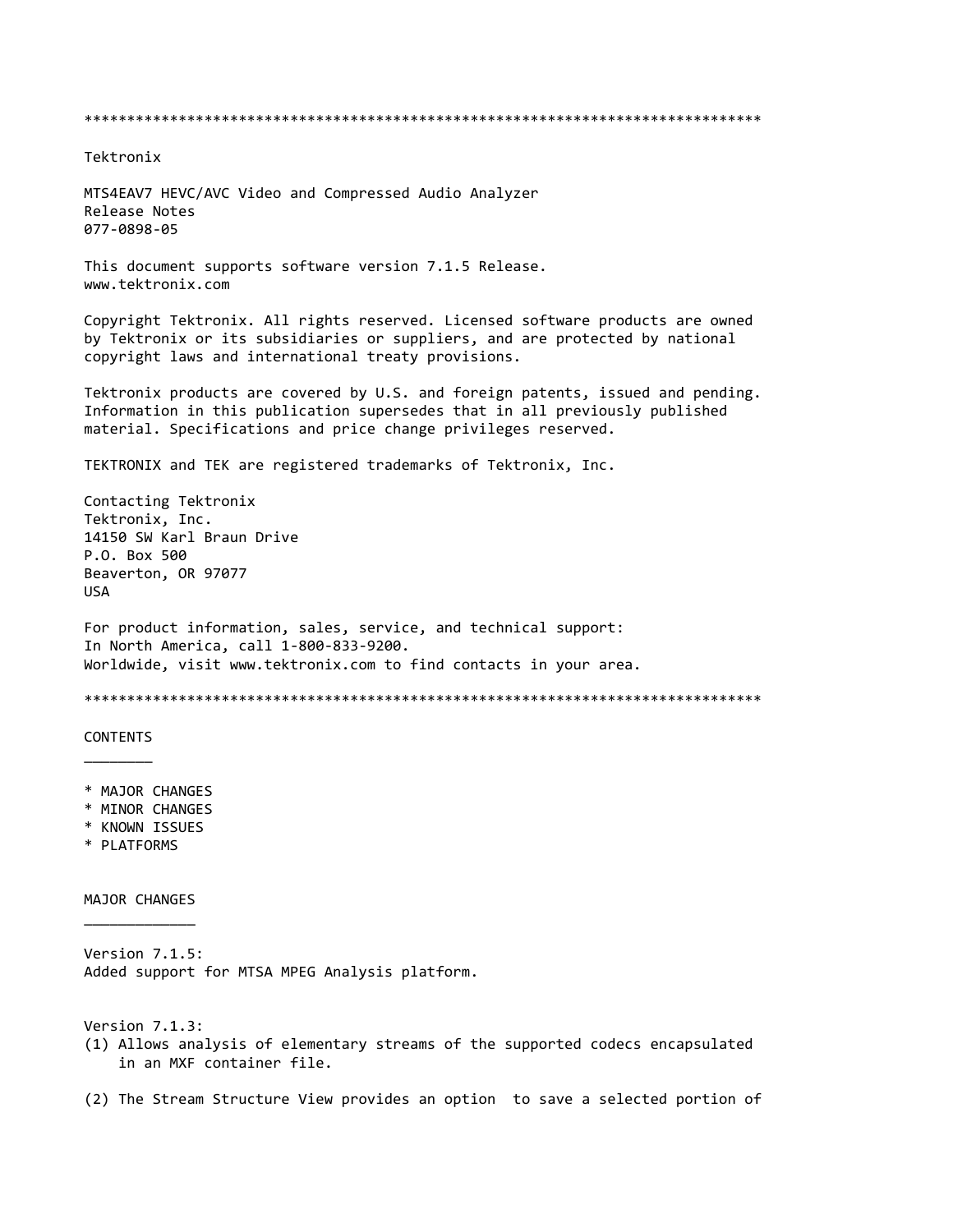the elementary stream in a separate file.

(3) Provides an option to analyse closed caption content without analysing the elementary stream content.

Version 7.1.2:

- (1) In Closed Caption Analysis, added support for Korean Language as per Korean Standard KSC-5601-1987.
- (2) A new option added to start video analysis and decoding from a user defined time offset.

Version 7.1.0:

- (1) Added Closed Caption and AFD Analysis for MPEG2 and AVC.
	- a) Analysis of Closed Caption, XDS and Text Services content as per CEA 608 and CEA 708. Also analyses CEA 608 caption content carried in SCTE 20 and SCTE 21.
	- b) Analysis of AFD.
	- c) Rendering of selected decoded Closed Caption content over the video frame as per Active Mode.
	- d) Allows viewing/comparing of all/selected decoded Closed Caption content in caption buffers.
	- e) Stream Structure supports Closed Caption structure.
	- f) Trace supports Closed Caption and AFD content.
	- g) Provides option to extract and view closed caption content in Sub-Rip Text(.srt), Scenarist Closed Caption(.scc) and MacCaption Closed Caption(.mcc) file formats.
	- h) Pre-scans for Closed Caption and AFD content in the first 50Mb.
- (2) In High Efficiency Video Coding (HEVC)
	- a) Analysis & verification of HEVC streams as per HM 14.0.
	- b) Start analysis from any frame type using Video Start Position.
	- c) Added tags in Stream Structure to easily identify content in Access Units.
- (3) Added High Efficiency Advanced Audio Coding analysis (HE-AAC)
	- a) Analysis of HE-AAC elementary streams
	- b) Analysis of HE-AAC tracks in Transport Streams.

(4) Provides GOP structure parameters for MPEG2, AVC and HEVC.

Version 7.0.1:

- (1) In High Efficiency Video Coding (HEVC):
	- a) Allows viewing the Stream Structure
	- b) Analysis & verification of HEVC streams as per HM 12.1
	- c) Added a new mode of analysis called Decode Order Analysis in addition to the Display order Analysis
	- d) Allows analysis of streams with repeating active SPS.

Version 7.0:

- (1) Added High Efficiency Video Coding (HEVC) support
	- a) Analysis & verification of HEVC streams as per HM 12.0.
	- b) Analysis of all levels in Main and Main 10 profiles.
	- c) Shows Decoded, Predicted and Residual pictures for every HEVC frame.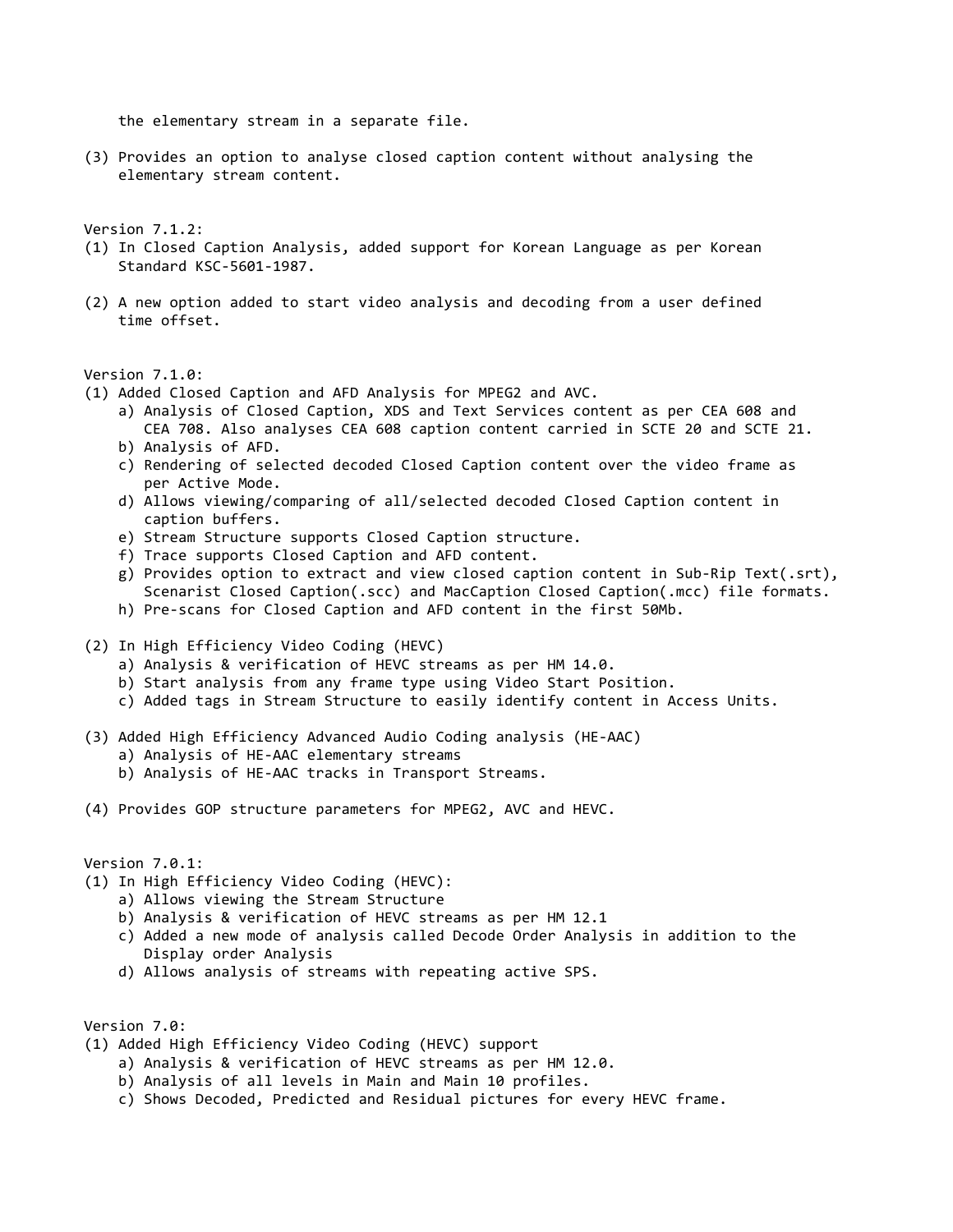- d) Tooltips provide comprehensive data about CUs, CTUs, Frames and Streams.
- e) Additional HEVC specific overlays Coding Tree Units, Coding Units, Prediction Units, Transform Units (Chroma & Luma separately), Slices and Tiles.
- f) Updated Motion Vectors overlays for HEVC streams.
- g) Trace support for HEVC streams
- h) Existing graphs & statistical views now support HEVC Bits per frame, Spatial bits, MV Histogram, CTU coded frequency, Average bits, quants, etc.
- i) Additional HEVC specific graphs CU Size distribution and QP Variation.
- j) HEVC Picture Level and sub-Picture Level Buffer Analysis.
- k) Video Navigator View support for HEVC.
- l) Image Inspector shows the pixel values at the CU Level for HEVC streams (while in other standards it is shown at the MB Level).
- m) When the mouse is moved over a CTU, the CTU, CU and PU boundaries are shown.
- n) The window position of HEVC toolbar, HEVC tooltips and HEVC views such as CU Size distribution graph and QP Variation Graph are now stored in MTS4EA project files.
- (2) Added support for HEVC tracks contained in Transport Streams.
- (3) Allows generation and analysis of Trace files upto 2GB.
- (4) Provides easy navigation using the Zoom feature for the Video View (Mouse scroll buttons & Keyboard shortcuts).
- (5) Enhanced the video buffer size (upto 1GB), allowing longer rewind and play.
- (6) Added the decode frame number to the status bar along with the display frame number.
- (7) For H264 streams
	- a) Better handling of AVC streams that have DPB errors.
	- b) Updated level-specific tests as per Annex A of AVC.

Version 6.1.1:

- (1) In H.264 AVC,
	- a) Support for displaying Motion Vectors of MB types P SKIP, B SKIP, B\_DIRECT.
	- b) Additional alerts in case the number of Motion Vectors in consecutive Macroblocks exceeds the limit specified by the standard.
	- c) Additional checks for MMCO semantic errors incorporated.
	- d) Alerts for non compliance of dpb\_output\_delay parameter.
	- e) Fix for incorrect reference frame number in Trace file.
	- f) Checks for "BinCountsInNALunits" compliance.
	- g) Fix for the false alerts raised when analysing a TS stream with filler data NALUs in it.
- (2) Fix for the crash issue encountered when opening a "grayscale-only YUV" with image inspector enabled.

Version 6.1.0:

- (1) Support for analysis of scalable video codec (SVC)
- (2) Compatibility with JSVM 9\_19 decoder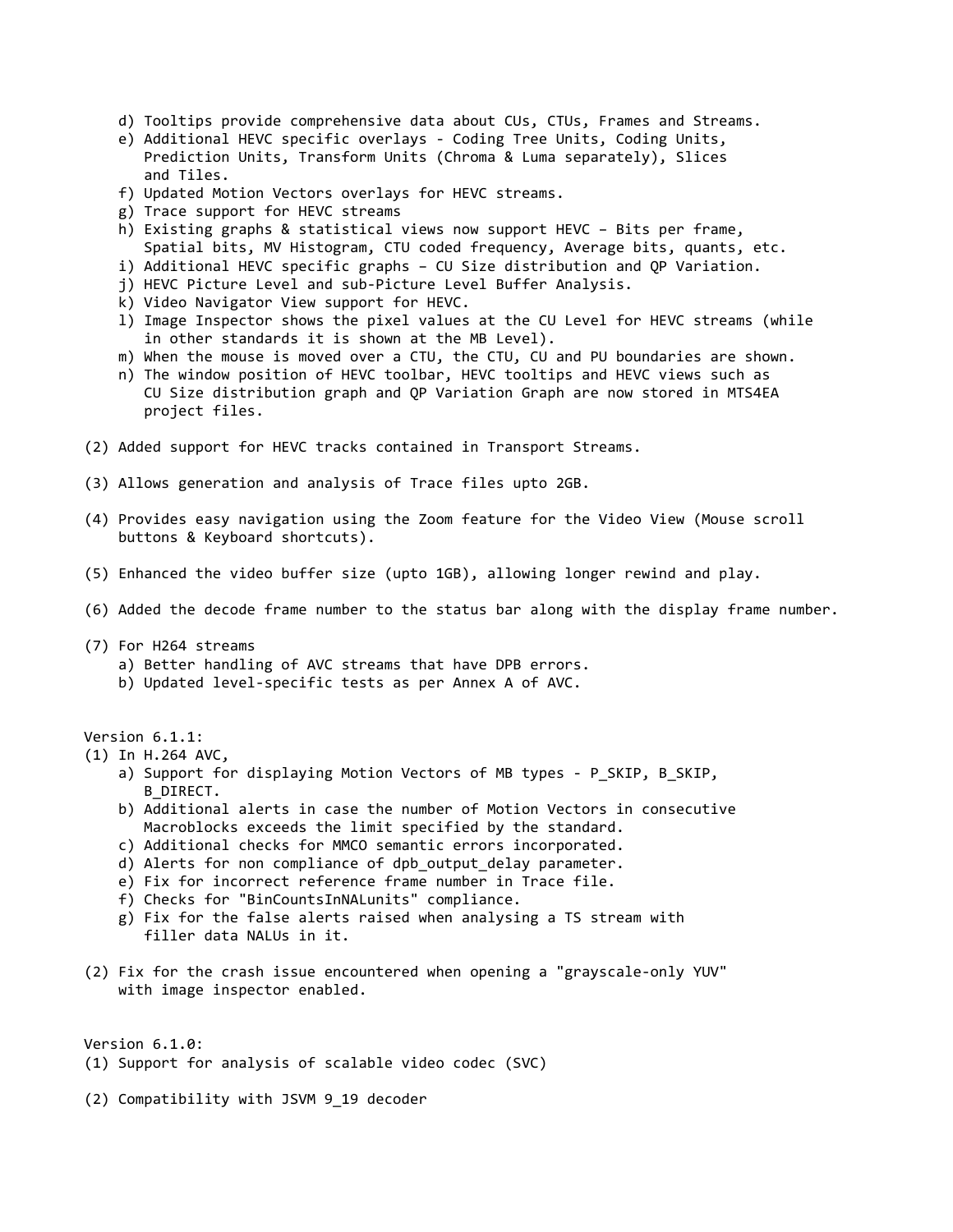(3) Support for following SVC profiles: a) Scalable Baseline b) Scalable High c) Scalable High Intra (4) Support for decoding of stream at a chosen scalability level (5) Support for inter-layer fidelity Analysis in a given SVC stream (6) Addition of graph for viewing AVC versus SVC MB percentages Version 6.0.5: 1) Support for changing Sequence Parameter Set and Picture Parameter Set in H.264/AVC Version 6.0.4: (1) Support for AVC Intra. Includes support for all the AVC Intra profiles: High10 Intra, High422 Intra, High444 Intra, and CAVLC Intra. (2) Enhanced support for H.264/AVC (3) Compatibility with JM 15.0 decoder (4) Support for additional profile and level checks in H.264/AVC Version 6.0.3: (1) Support for AVCDecoderConfigurationRecord in mp4 container (2) Support for extensions to AVC Decoder Configuration Record including Sequence Parameter Set (3) Updates to dongle library Version 6.0.2: (1) H.264 Intermediate Transform Checks This new mode adds checks to H.264/AVC streams to confirm that the intermediate values produced as part of the Scaling and Transformation Processes of sections 8.5.9 - 8.5.12 of the standard are within range. Version 6.0: (1) Improved tracing functionality and views The trace view has been reworked to provide more information, and to make that information easier to use. The different trace types are colour coded and can be filtered with a single click. New trace options are: a) Alert trace. The alert information now has its own trace, so can be easily collected or ignored.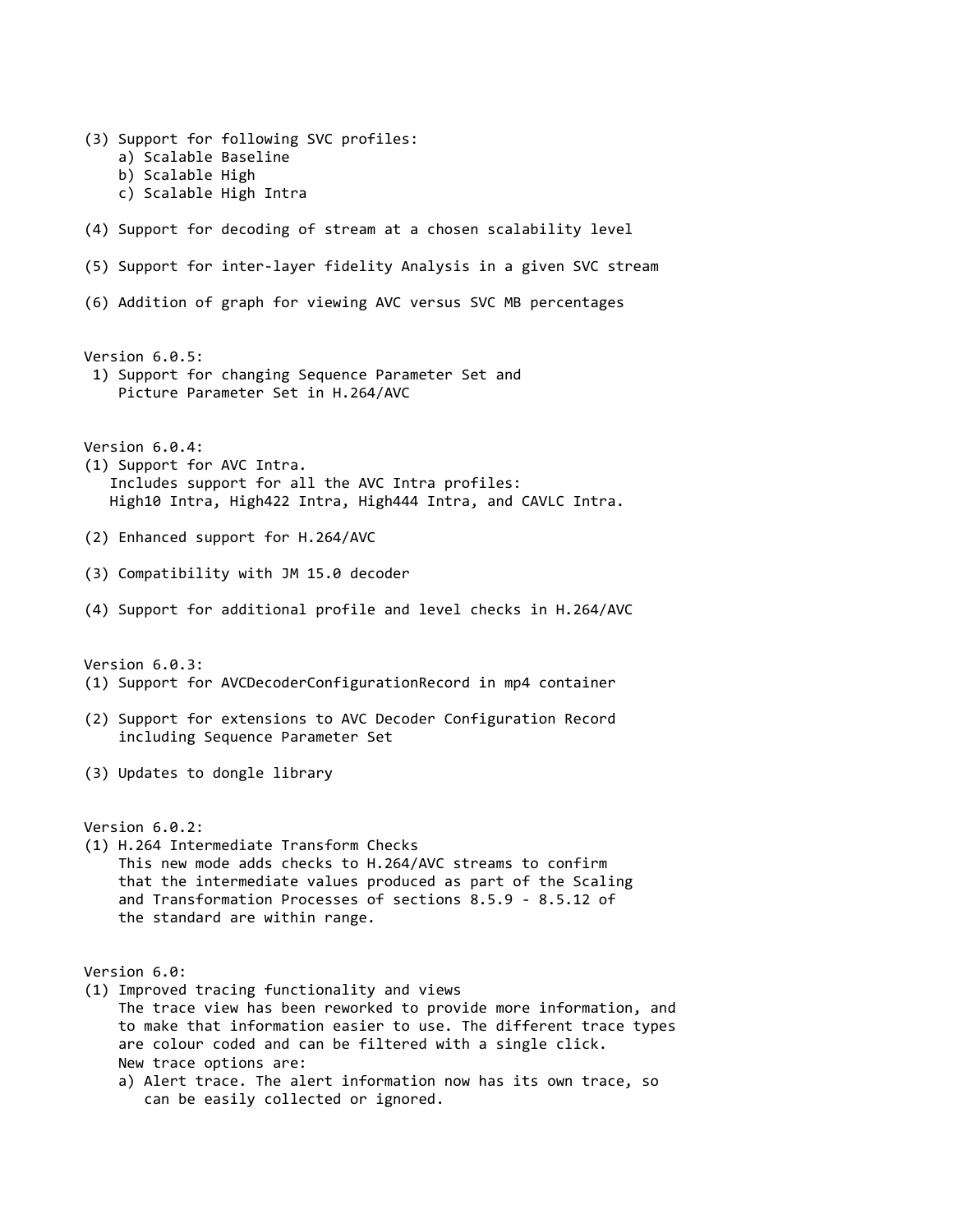b) Buffer trace. Buffer model figures for MPEG-2, MPEG-4 part 2 and H.264/AVC. c) Stream summary trace. Initial stream identification and final stream statistics. (2) ARIB TR-B14 compliance mode This new mode adds a range of checks to H.264/AVC streams to confirm the stream's conformance to the ARIB TR-B14 standard. (3) In H.264/AVC: a) Updated to the JM 12.0 code base. b) Added SEI message parsing to the Stream Structure view. (4) In MPEG-4 part 2: Added support for Simple profile levels 4a and 5. (5) User interface enhancements: New MB Statistics toolbar allows easy selection of overlays. (6) New command line options for greater control and flexibility. Version 5.0: (1) Full stream analysis for audio streams of the following standards: a) MPEG-1 part 3 b) MPEG-2 part 3 c) MPEG-2 part 7 (AAC) d) MPEG-4 part 3 (AAC) Note that analysis of Dolby AC-3 streams is not yet supported. Analysis consists of a number of different trace options, bitstream editing, histograms and plots relevant to each standard, together with alerts for violations of the standards. (2) Support for playback and Audio Waveform View for Dolby AC-3 streams. (3) Bits Per Frame Analysis. A graphical view of bit usage and picture type. (4) User interface improvements: a) Can now close video view without closing the stream. b) More logical arrangement of buttons in Audio and Video toolbars. c) Some menu reorganisation due to new audio features. d) Improved icons for skip forward and skip backward. e) Lock macroblock highlight. The position of the highlighed macroblock may be locked and unlocked using a left mouse click. f) Better handling of multiple similar alerts. g) The alert log can be saved as XML. h) 'Goto view' functionality added to the H.264/AVC stream structure view. i) Buttons that generate a new view can be used to toggle that view.

(5) A/V Delay measurement.

 This option allows the measurement of the delay between the Audio ES and Video ES, providing a complete solution for measuring AV delay in an encoding system. This option comes with a collection of predefined clapperboard test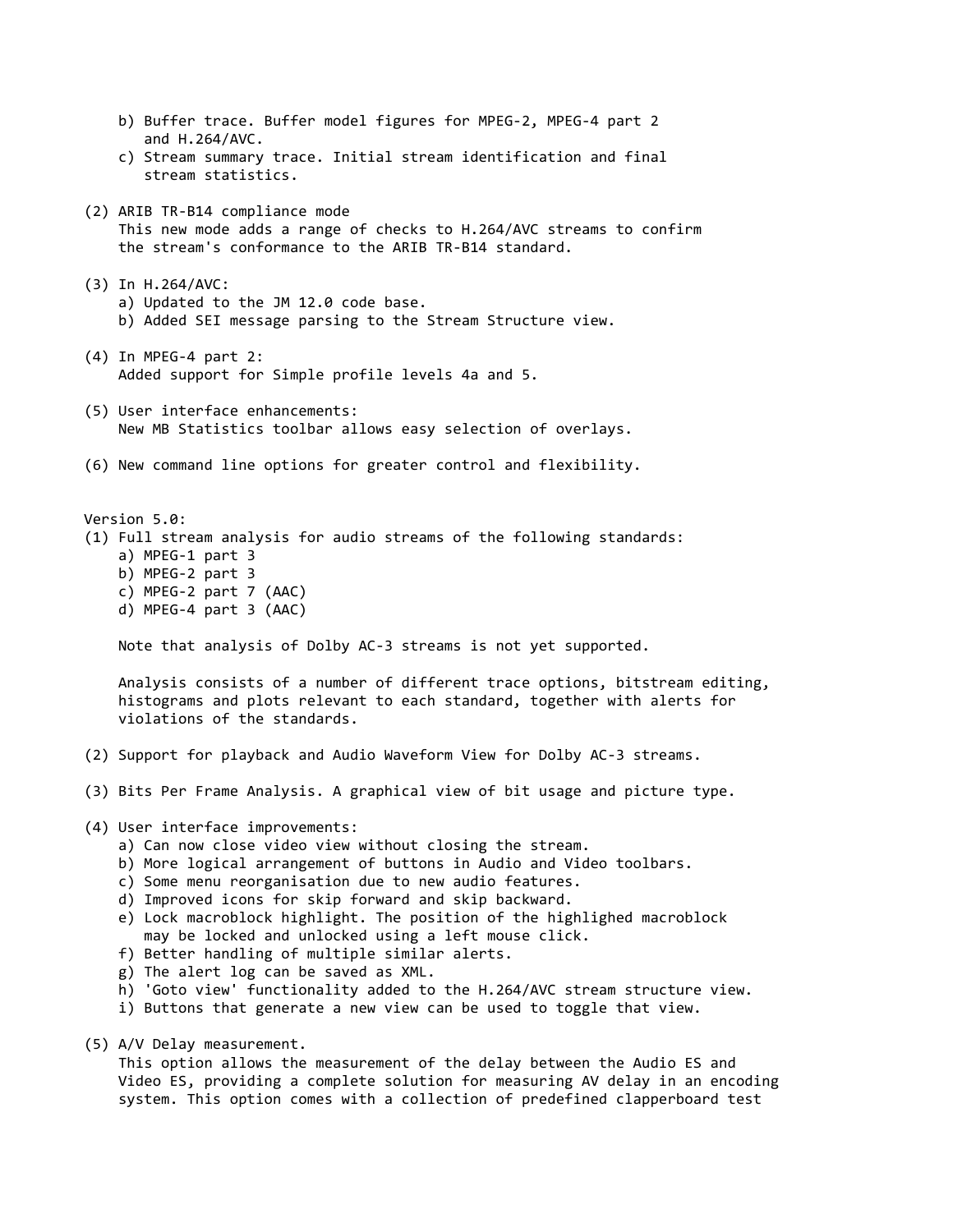streams in various formats, allowing users to select and encode an appropriate test stream with their encoding system. The encoded stream is then analyzed using MTS4EA. MTS4EA will measure the delay between audio and video in the encoded stream and report it to the user as a time value to an accuracy of ±1 mS. The variation between the Video ES and the Audio ES is also presented as a graph.

Version 4.2:

- (1) Seeking: decode start position can be specified as a byte offset or frame number.
- (2) Enhanced stream structure view: additional details shown in existing stream structure view (for all supported container formats).
- (3) H.264/AVC:
	- a) Support for MP4 file format (ISO/IEC 14496-15).
	- b) Compatibility with JM 9.6 code base.
	- c) Elementary stream structure tree view.
- (4) VC-1: Support for FCD 1r2 version of the SMPTE standard.
- (5) MPEG-2: Support for 4:2:2 profile ML and HL.
- (6) Improved decode speed in all standards.

(7) User interface enhancements:

- a) Button to open Excel graphs.
- b) Automatically disable analysis options on stop.
- c) Show first frame after loading file.
- d) Remove 'left-click to advance frame'.
- e) 'Select all' button in trace view.

Version 4.0.0.5: (1) Support for playback of audio streams: the following audio standards are supported: a) MPEG-1 part 3

- b) MPEG-2 part 3
- c) MPEG-2 part 7 (AAC)
- d) MPEG-4 part 3 (AAC)
- (2) Audio waveform view: shows the time domain waveform of the decoded audio stream.
- (3) Bitstream editing: bitwise editing of video elementary streams, including delete, insert and invert of individual bits; full change tracking and change highlighting; edited stream can be decoded or saved to disk; syntax element labels are shown in the editor.
- (4) Image inspector: view the pixel values for each colour component of the current highlighted macroblock; shows magnified image as well as decimal values.
- (5) A number of other enhancements: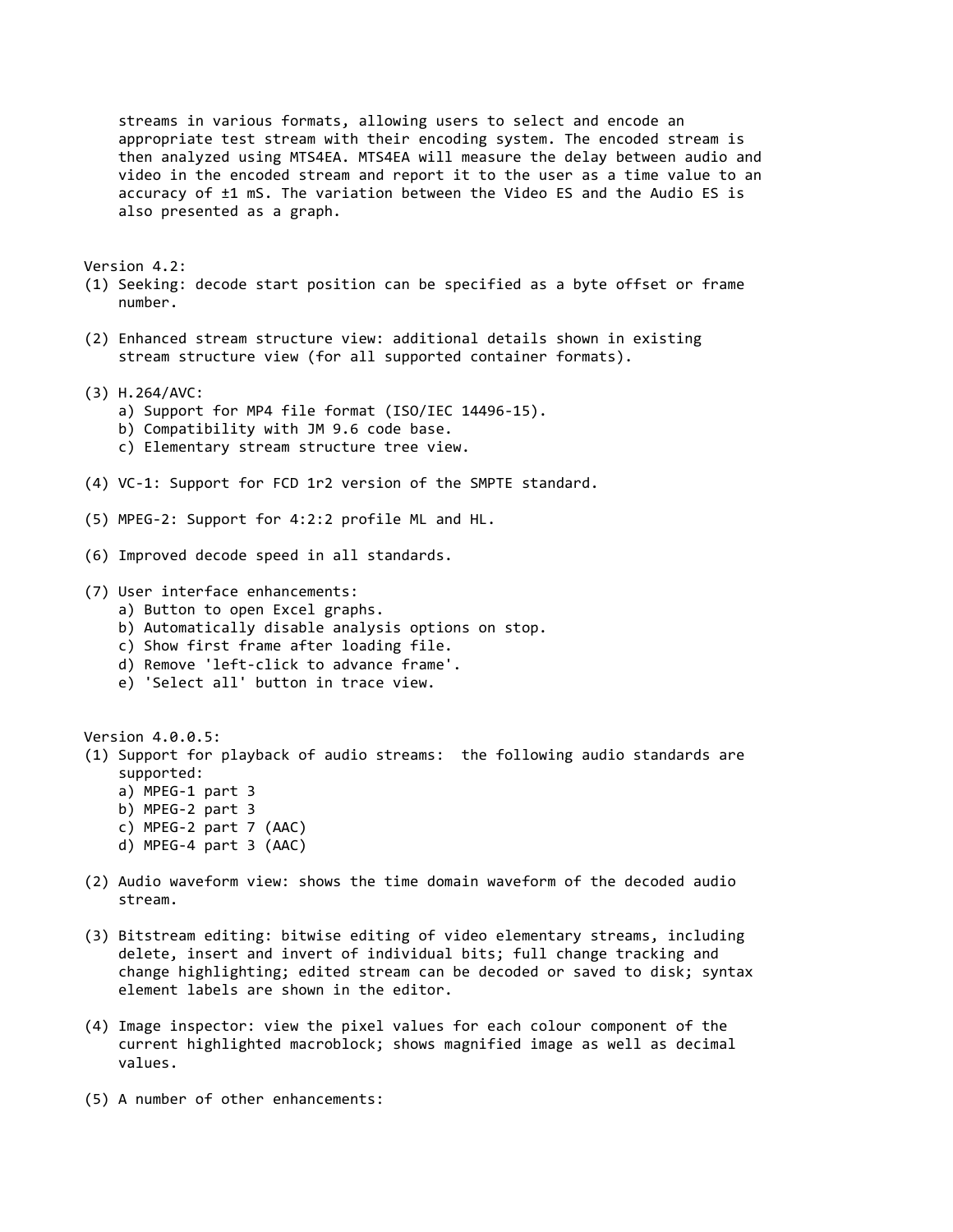- a) When using an uncompressed reference input, the time based frame rate can be ignored.
- b) H.264/AVC: frame time stamps are now derived from DPB SEI messages when present.
- c) The fidelity graph has three alternative modes for x-axis labelling: time, frames, or fields.
- d) In the alert log view, alerts can be copied to the Windows clipboard.
- e) The decoded video output file can now be specified through the analysis options dialog as well as the command line.

Version 3.1.1.0:

- (1) Support for H.264/AVC fidelity range extensions: High, High 10, High 4:2:2, and High 4:4:4 profiles (all levels).
- (2) H.264/AVC: Compatibility with JM 9.3 code base.
- (3) VC-1: Support for RCV file format (SMPTE CD2r3 release).
- (4) Incorporated changes for Microsoft Windows Media v9 RC-1 release.

Version 3.1.0.0:

- (1) Support for Microsoft Windows Media v9/VC-1 (WMV9/VC-1) Simple, Main and Advanced Profiles (all Levels).
- (2) Support for Microsoft Advanced Systems Format (ASF) extraction for WMV9/VC-1.
- (3) Support for MPEG-2 Transport Stream (ISO/IEC 13818-1) extraction for MPEG-2 and H.264/AVC Elementary Streams, and MPEG-2 PES and Program Streams.
- (4) H.264/AVC: added reporting of Reference frames in Summary Tooltip, MacroBlock tooltip and Trace/Interpret.
- (5) MPEG-4: updated to reflect 2004 ISO/IEC 14496-2:2004 edition.
- (6) Colour maps for MacroBlock overlay statistics.
- (7) Allow input type to be specified in file open dialog and in stream select dialog.

# MINOR CHANGES  $\overline{\phantom{a}}$  , where  $\overline{\phantom{a}}$

#### Version 7.1.3:

- (1) In High Efficiency Video Coding (HEVC)
	- a) Addressed an issue with respect to negative quantization parameter values.

Version 7.1.2:

- (1) In Closed Caption Analysis
	- a) Added closed caption content information in Frame Summary Tooltip to help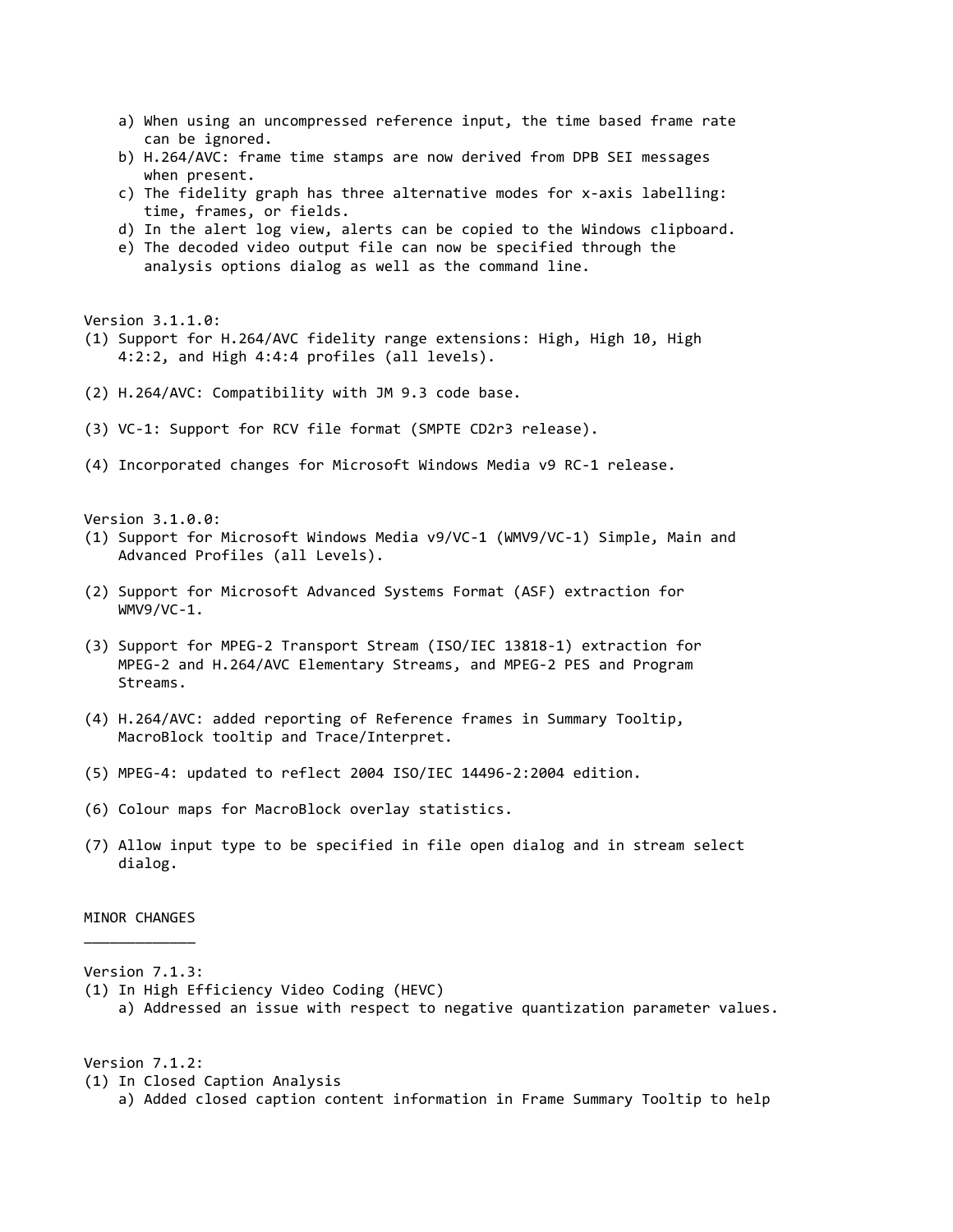in analysis

- b) Addressed an issue with Carriage Return.
- c) Addressed an issue with the extraction of Closed Caption content under certain conditions.
- (2) In High Efficiency Video Coding (HEVC)
	- a) Addressed an issue with respect to frame rate.
	- b) Addressed an issue with Chroma mode.

Version 6.1.0:

- (1) The window position of toolbars (including Macroblock and Summary tooltips) are now stored in MTS4EA project files.
- (2) Continuous play option is available when audio analysis is selected
- (3) In H.264/AVC:
	- a) Resolved the issue where pic\_timing SEI message was not shown in the stream structure view for some streams.
	- b) Resolved the defect where some streams with invalid Ref picture list were getting aborted with a Fatal alert "MTS4EA Elementary Stream Analyzer encountered an unexpected system error".

Version 6.0.4:

- (1) In H.264/AVC:
	- a) Resolved the issue where analysis was stopped with incorrect alert "Aborting slice due to previous error".
	- b) Resolved the issue where MTS4EA was incorrectly raising the alert "No space in Decoded Picture Buffer...".
- (2) In the GUI:
	- Resolved the issue where average bit rate was displayed as negative for some VC1 streams.

Version 6.0.2:

- (1) In H.264/AVC:
	- a) Fixed erroneous 'Unexpected end of NALU' alert for streams which are missing a data partition NALU for a given slice.
	- b) Corrected YUV output of streams using 10-bit weighted prediction.
- (2) In H.263:
	- a) Added alert for unsupported 4CIF video resolution.
- (3) In the GUI: Fixed pauses when using a floating licence dongle over a WAN.
- (4) Other: Microsoft Vista is officially supported.

Version 6.0.1: (1) In H.264/AVC: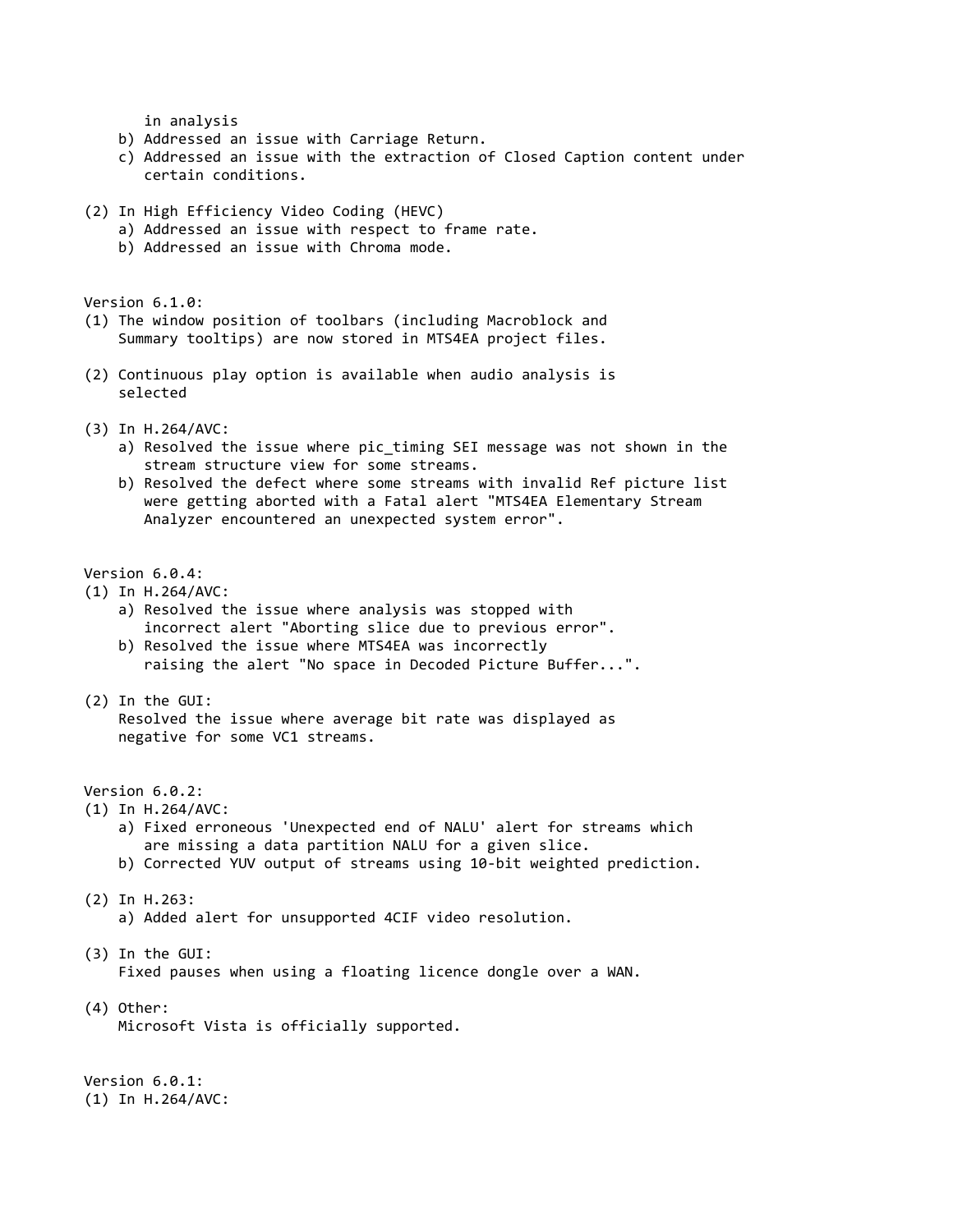- a) Improved decode speed.
- b) Added alert for deprecated High 4:4:4 profile.
- c) Added support for new Amendment 2 SEI messages.
- d) Improved memory allocation for very large streams.
- e) Corrected default value for time\_offset\_length syntax element.
- f) Added support for non 8-bit I PCM blocks.
- g) Removed some restrictions that were being inappropriately applied to FRExt streams.
- (2) In MPEG-2:

Fixed incorrect alert concerning repeated values of vbv buffer size.

- (3) In the GUI:
	- a) Minor improvements to the motion vector overlay.
	- b) Fixed display of synchronisation markers for some ADTS streams.
	- c) Fixed intra frame display in Bits per Frame view for interlaced streams.
- (4) Other:
	- a) Added support for display of 4:1:1 raw video.
	- b) Resolved some installation and graphical issues when using the Microsoft Vista operating system. Note however that Vista is not an officially supported OS for this release and issues may remain.

# Version 6.0:

- (1) In H.264/AVC:
	- a) New checks added for the VUI when an SPS is repeated.
	- b) Improved decode speed.
	- c) Fixed 'Aborting slice decode' problems with some streams.
	- d) Updated the 'Too many macroblocks per second' alert to account for the change in the 2005 edition of the standard.
	- e) Modified HRD calculations to avoid spurious alerts caused by rounding errors.
	- f) Corrected misinterpretation of hypothetical field rate as a frame rate.
	- g) Removed incorrect errors for out of range values of mb\_qp\_delta.
	- h) Fixed incorrect parsing of pan-scan rectangle SEI message.
- (2) In MPEG-2:
	- a) Corrected problems dealing with videos that try to switch between CBR and VBR buffer models.
	- b) Corrected timing issues for streams using repeated frames or fields.
- (3) In MPEG-4:
	- a) Corrections to VBV analysis.
	- b) Fixed video packet overlay view.
- (4) In AC-3:

Allowed decoding of streams that do not start with a sync word.

(5) In VC-1:

Allowed decoding of streams that do not start at the beginning.

- (6) In the GUI:
	- a) Resolved a number of issues with the image inspector.
	- b) Fixed non-appearance of syntax elements in the bitstream editor for some streams.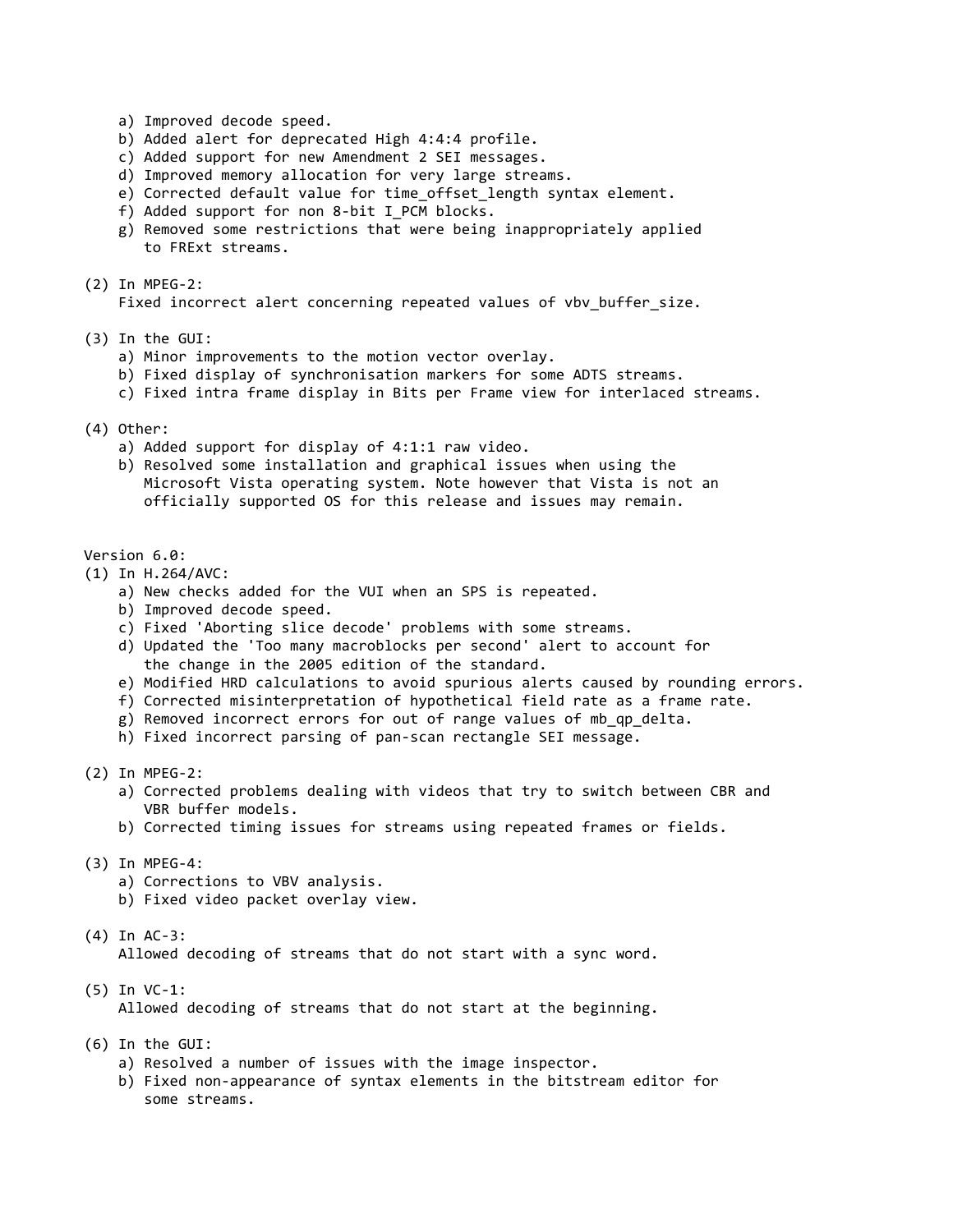#### (7) Other:

- a) Improved memory usage for large transport streams.
- b) New DESkey drivers provided that allow multiple instances to be run on a machine while only using one floating licence.
- c) Improved stream auto detection algorithms to reduce false matches.

Version 5.0.0.1:

(1) In H.264/AVC:

- a) Small correction to HRD conformance checking which could alter results for some streams with buffering messages that change the cpb removal delay offsets.
- b) Removed skipping of AUD NAL units that occur at the start of the stream.
- c) Correction for decoding unpaired fields in successive IDR slices.
- d) Correction for incorrect error message for negative values of quantisation parameters.
- e) Correction for parsing time\_offset syntax element in the pic timing SEI message.
- f) Fix for parsing of full\_frame\_freeze SEI message.
- g) Fix for incorrect warning about filler payloads in SEI messages when the payload  $> 255$  bytes.
- h) Fix for parsing of scene\_info\_present\_flag in scene\_info SEI messages.
- i) Fix where Intra8x8 blocks were being shown as Intra4x4 in the GUI if they appeared in non I-slices.
- j) Fix for checks dependent upon cpbBrNalFactor and cpbBrVclFactor in FRExt.
- k) Fix to the frame cropping calculation that is passed to the GUI.

### (2) In VC-1:

 Correction for motion vectors in 4MV blocks, both in the GUI and in the trace.

- (3) In MPEG-2:
	- a) Added support for transport streams with 4-bytes of non-TS data between TS packets.
	- b) Improved transport stream PSI parsing.
	- c) Improved labelling of field- and frame-coded picture types in summary tooltip.
	- d) Improved accuracy of VBV analysis for some CBR streams.
- (4) Updated DESkey driver.
- (5) In MPEG-4: Correction to value of interlaced top-field motion vector in macroblock tooltip.
- (6) In the GUI:
	- a) Fix for image inspector when viewing interlaced streams.
	- b) Number of bits reported in trace now always matches the Summary Tooltip.

Version 4.2.0.0: (1) In H.264/AVC: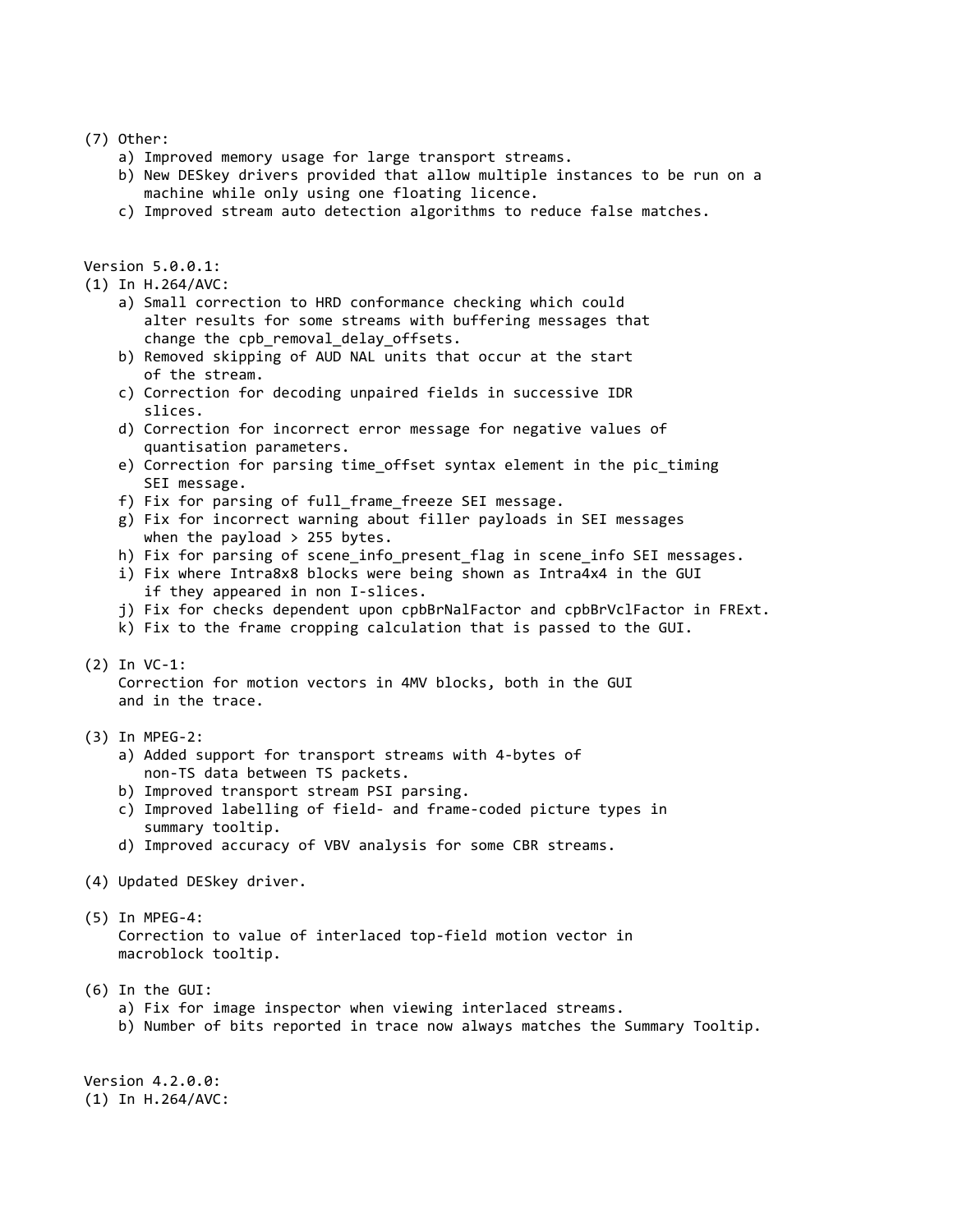- a) Equation C-15 now only applied to access units with buffering period SEIs.
- b) Intra\_8x8 macroblock type now displayed with distinct colour in overlay.
- (2) In MPEG-4:
	- Removed upper limit on decode resolution.

Version 4.0.0.5:

- (1) In H.264/AVC:
	- a) Increased maximum number of slices from 50 to 396.
	- b) Correction to reference frame numbers in trace.
	- c) Correction for fatal error when no\_output\_of\_prior\_pics\_flag=1.
	- d) Improved detail of HRD error messages.
	- e) Correction to handling of multiple PPSs.
	- f) Support for parsing buffering period SEI message before PPS.
	- g) Trace cabac\_zero\_word syntax elements where present.
- (2) MPEG-2:

 Improvement to identification of ADTS/AAC audio under MPEG-2 TS partial reception streams.

- (3) In MPEG-4:
	- a) Correction for handling large files.
	- b) Relaxed error checking for incorrect marker bit.
- (4) In MPEG-2 TS: Improved stream description strings.
- (5) In uncompressed video: Correction for handling files larger than 4GB streams.
- (6) In VC-1: Correction for missing quant values.
- (7) In the GUI: Progress bar (with cancel) introduced for track select identification process.

Version 3.1.1.0:

(1) In H.264/AVC:

- a) Fix problem in CABAC streams where certain bitstream errors could lead to incorrect decoding of when playback is repeated.
- b) Fixed incorrect interpretation of pan\_scan\_rect SEI message.
- (2) In MPEG-4:
	- a) Video packet number now available as overlay statistic.
	- b) Correction to motion compensation in quarter-sample interlace streams.
- (3) In VC-1:
	- a) Correction to tracing of IMODE and MVMODE elements.
	- b) Correction to MB trace when no quant is set.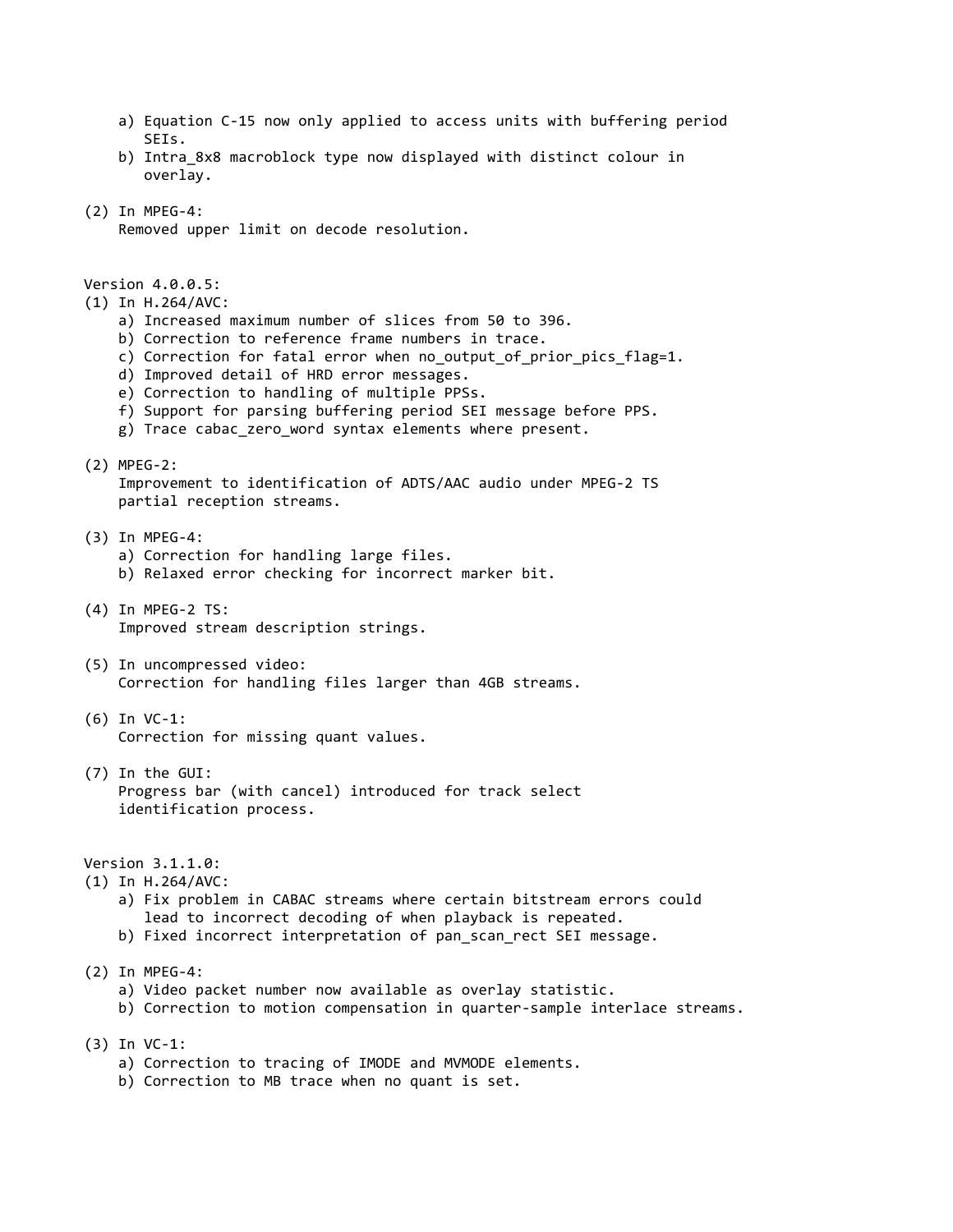- (4) In the GUI:
	- a) Correction to display of average fidelity metrics for interlace streams.

Version 3.1.0.2:

- (1) In WMV9:
	- a) Added warning about pre-RC1 interlaced streams.
	- b) Corrected some block level elements being traced out at macroblock level (affects indentation and context, eg [PIC|MBK]).
	- c) Improved startcode logging, plus tracing of SUBBLKPAT and HYBRIDPRED elements (these were not always being output in the log).
	- d) Correct display of field pictures where the frame is an odd number of macroblocks high.
	- e) Corrected overlay for 4MV MBs in field coded pictures
	- f) Fix loss of stream sync in pictures using extended MVs where mvrange  $!= 0$ .
	- g) Many additional alerts
	- h) Range Reduction now being performed in Advanced Profile.
	- i) Trace flushing bits.
	- j) Flush last frame on end of sequence.
	- k) Fixed frame loss bugs for skip frames, and intensity-compensated field interlace pictures.
- (2) In ASF:
	- a) Support for the 'WVC1' four-CC as VC1 Advanced Profile.
	- b) Correction to handling of compressed payloads.
- (3) In MPEG-2:

 Improved PES demux to allow non-video extraction and updated stream types from 13818-1 Amd.2.

(4) In H.264/AVC: Correction to parsing of filler data and user data SEI messages.

Version 3.1.0.0:

(1) Command line:

Added flags to enable fidelity analysis trace in batch mode.

- (2) In MPEG-4: 'Unexpected end of stream' error was being incorrectly reported with files using the visual object sequence end code, this has now been fixed.
- (3) In H.264/AVC:
	- a) Changed colour of Intra 4x4 MacroBlock type to Yellow in MacroBlock types overlay (to distinguish from Intra\_16x16 types).
	- b) Correction to motion vector range check: was comparing horizontal component to both horizontal and vertical limits.
	- c) Correction to handling leading zero bytes in Annex B NALU format.
- (4) GUI:
	- a) Correction to motion vector overlay renderer: in rare cases, incorrect clipping was causing a crash.